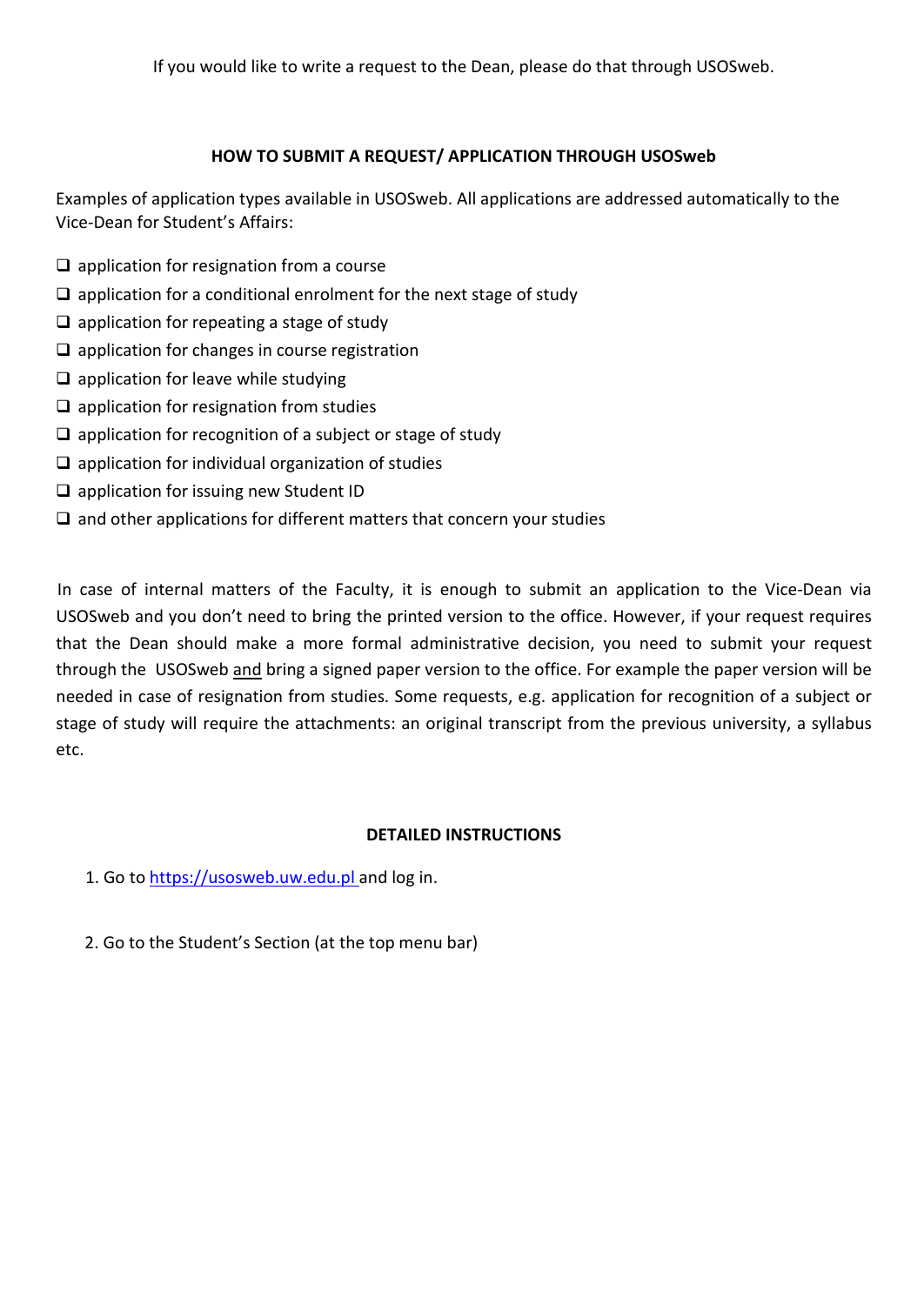| <b>O</b> sweb                                                                                                                                                                                                                  | MY USOSWEB<br><b>DIRECTORY</b><br><b>NEWS</b> | STUDENT'S SECTION<br>STAFF SECTION                                                                               | <b>COMMON SECTION</b> | <b>GRADUATES SECTION</b>                                                                                 |
|--------------------------------------------------------------------------------------------------------------------------------------------------------------------------------------------------------------------------------|-----------------------------------------------|------------------------------------------------------------------------------------------------------------------|-----------------------|----------------------------------------------------------------------------------------------------------|
| <b>INTRODUCTION</b><br><b>REGISTRATIONS</b><br><b>D</b> calendar<br>$\triangleright$ cart<br><b>D</b> for courses<br><b>D</b> direct for groups<br><b>D</b> group preferences                                                  |                                               | <b>Registrations</b><br>Register for courses or examinations, see<br>the current state of your registration cart |                       | <b>Tests</b><br>See the results and grades of your tests<br>and exams                                    |
| <b>REGISTRATIONS FOR</b><br><b>EXAMS</b><br><b>MY STUDIES</b><br><b>D</b> tests<br><b>D</b> grades                                                                                                                             | 47                                            | <b>Final grades</b><br>View the current final grades for courses<br>you completed                                |                       | Linkage<br>Link completed courses with one or more<br>study programs (or specific stages of<br>programs) |
| <b>D</b> linkage<br><b>D</b> POL-on<br><b>D</b> decisions<br><b>D</b> promotions<br><b>D</b> dean's groups<br><b>D</b> applications<br><b>D</b> rankings<br><b>D</b> stipends<br><b>D</b> student mobility<br><b>D</b> surveys |                                               | <b>Decisions</b><br>View and edit student's office's decisions<br>related to your study programs                 | <b>Street</b>         | <b>Promotions</b><br>View your achievements, check if you<br>satisfied the requirements                  |

3. In the left-side menu choose "applications":

| <b>INTRODUCTION</b>                                                                                                                                                                                                              |    |                                                                                                                  |               |                                                                                                          |
|----------------------------------------------------------------------------------------------------------------------------------------------------------------------------------------------------------------------------------|----|------------------------------------------------------------------------------------------------------------------|---------------|----------------------------------------------------------------------------------------------------------|
| <b>REGISTRATIONS</b><br><b>D</b> calendar<br>$\triangleright$ cart<br><b>D</b> for courses<br><b>D</b> direct for groups<br><b>D</b> group preferences                                                                           |    | <b>Registrations</b><br>Register for courses or examinations, see<br>the current state of your registration cart |               | <b>Tests</b><br>See the results and grades of your tests<br>and exams                                    |
| <b>REGISTRATIONS FOR</b><br><b>EXAMS</b><br><b>MY STUDIES</b><br><b>D</b> tests<br><b>D</b> grades<br><b>D</b> linkage                                                                                                           | 4, | <b>Final grades</b><br>View the current final grades for courses<br>you completed                                |               | Linkage<br>Link completed courses with one or more<br>study programs (or specific stages of<br>programs) |
| <b>D</b> POL-on<br><b>D</b> decisions<br><b>D</b> promotions<br><b>D</b> dean's groups<br>$\blacktriangleright$ <b>D</b> applications<br><b>D</b> rankings<br><b>D</b> stipends<br><b>D</b> student mobility<br><b>D</b> surveys |    | <b>Decisions</b><br>View and edit student's office's decisions<br>related to your study programs                 | <b>Groups</b> | <b>Promotions</b><br>View your achievements, check if you<br>satisfied the requirements                  |
| <b>D</b> payments FK<br><b>D</b> diplomas<br><b>D</b> mLegitymacja                                                                                                                                                               |    | <b>Applications</b><br>Submit applications to the dean, view<br>submitted applications and see the dean's        |               | <b>Rankings</b><br>View your ranking positions.                                                          |

4. Click "submit a new application". If you are studying a few fields of study, the system will ask you to choose the faculty to which you would like to submit your application/request. If you study just psychology, the system will take you directly to the list of applications.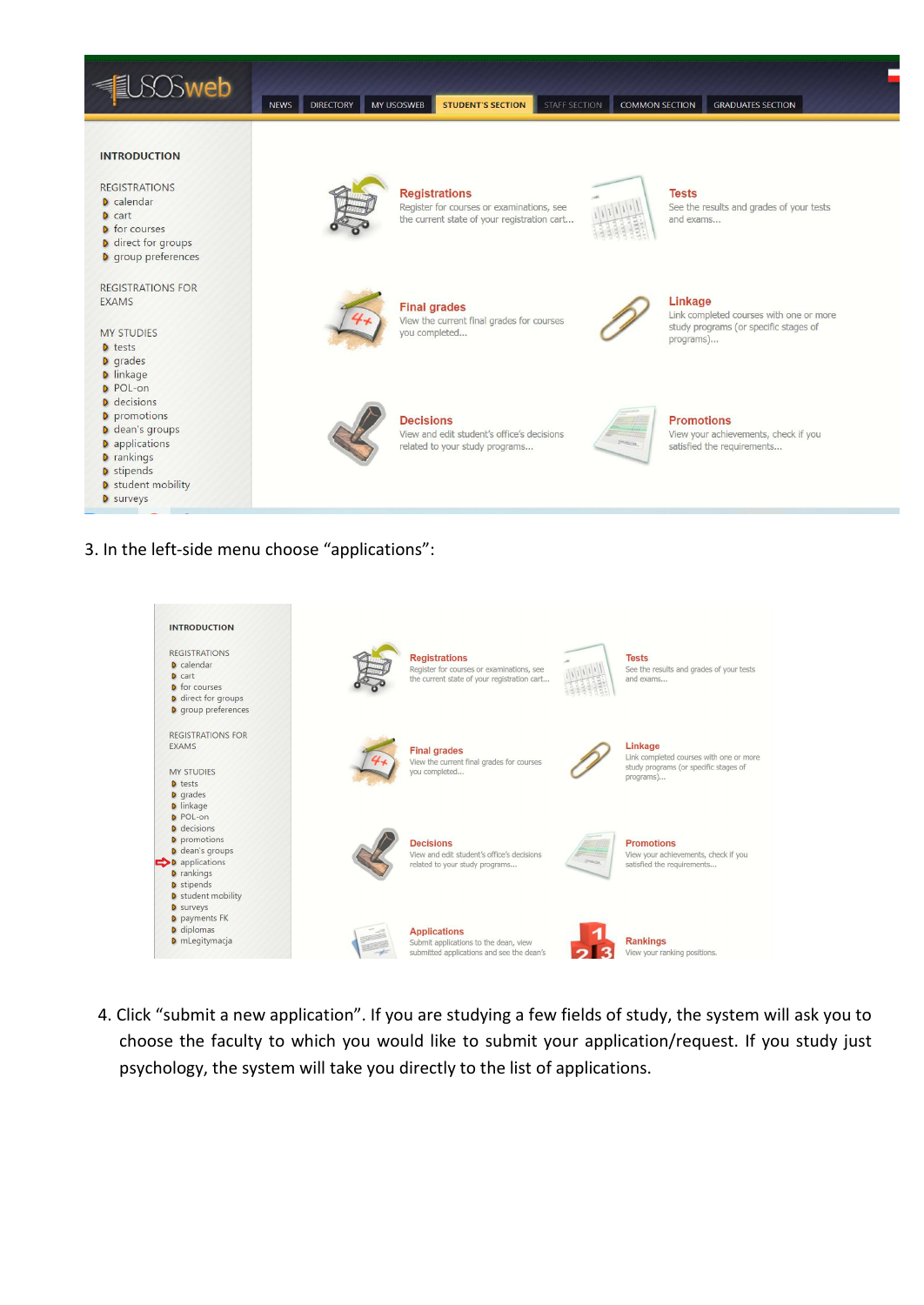

5. There is a list of different applications, just choose the one that is best for your case, fill it in and send it directly to the Dean.

| <b>INTRODUCTION</b>                                                                                    | New application                                                                                                                                                                                                                                                                                                                                                                                                                                                                                                                                                                                                  |                                                                     |
|--------------------------------------------------------------------------------------------------------|------------------------------------------------------------------------------------------------------------------------------------------------------------------------------------------------------------------------------------------------------------------------------------------------------------------------------------------------------------------------------------------------------------------------------------------------------------------------------------------------------------------------------------------------------------------------------------------------------------------|---------------------------------------------------------------------|
| <b>REGISTRATIONS</b>                                                                                   |                                                                                                                                                                                                                                                                                                                                                                                                                                                                                                                                                                                                                  |                                                                     |
| <b>D</b> cart                                                                                          |                                                                                                                                                                                                                                                                                                                                                                                                                                                                                                                                                                                                                  |                                                                     |
| <b>D</b> for courses<br><b>D</b> direct for groups                                                     | Choose the application type                                                                                                                                                                                                                                                                                                                                                                                                                                                                                                                                                                                      |                                                                     |
|                                                                                                        | <b>Application type</b>                                                                                                                                                                                                                                                                                                                                                                                                                                                                                                                                                                                          | <b>Components inc</b>                                               |
| <b>REGISTRATIONS FOR</b><br><b>EXAMS</b>                                                               | 1. ODP – Application for change in organization of studies (para. 26 of the Rules of<br>Study at UW)                                                                                                                                                                                                                                                                                                                                                                                                                                                                                                             | progran<br>just                                                     |
| <b>MY STUDIES</b><br><b>D</b> tests<br><b>D</b> grades                                                 | Application for a change in the organization of studies under para, 26 of the Rules of Study at UW. The Head of the student's teaching<br>may consent to study under an individual organization of studies, specifying its detailed rules. The application for individual organizatio<br>studies is subject to an opinion from the ODP.<br>Fill the form $\blacksquare$                                                                                                                                                                                                                                          |                                                                     |
| <b>D</b> POL-on<br><b>D</b> decisions                                                                  | 2. Office for Persons with Disabilities - Application for the provision of health leave<br>(with PDF attachments)                                                                                                                                                                                                                                                                                                                                                                                                                                                                                                | progran<br>just                                                     |
| <b>D</b> dean's groups                                                                                 | Application for the provision of health leave.                                                                                                                                                                                                                                                                                                                                                                                                                                                                                                                                                                   |                                                                     |
| <b>D</b> submitted                                                                                     | Fill the form $\blacksquare$                                                                                                                                                                                                                                                                                                                                                                                                                                                                                                                                                                                     |                                                                     |
| <b>D</b> submit a new<br>application<br><b>D</b> help                                                  | 3. Application for resignation from a course through no fault of the student (para.32)<br>s. 2 of the Rules of Study at UW)                                                                                                                                                                                                                                                                                                                                                                                                                                                                                      | progran<br>just                                                     |
| <b>D</b> rankings<br><b>D</b> stipends<br><b>D</b> student mobility<br><b>D</b> surveys<br>payments FK | An application for resignation from a course through no fault of the student (pursuant to para, 32 s, 2 of the Rules of Study) is possible<br>the dates of the classes, the teacher of the course or the credit requirements have been changed, and must be submitted within 14 da<br>the change. In the application, the student informs the Head of the teaching unit about their decision to resign from taking the course<br>14 days from the date of the change.<br>The application must state the study cycle and the code of the course from which the student wishes to resign. It can be printed out, s |                                                                     |
|                                                                                                        | <b>D</b> calendar<br><b>D</b> group preferences<br><b>D</b> linkage<br><b>D</b> promotions<br><b>D</b> applications                                                                                                                                                                                                                                                                                                                                                                                                                                                                                              | Study program: Psychology Studies in English, full-time [SJ-PS-ANG] |

If none of forms applies to your case, please use number 22 or 23 Other applications.